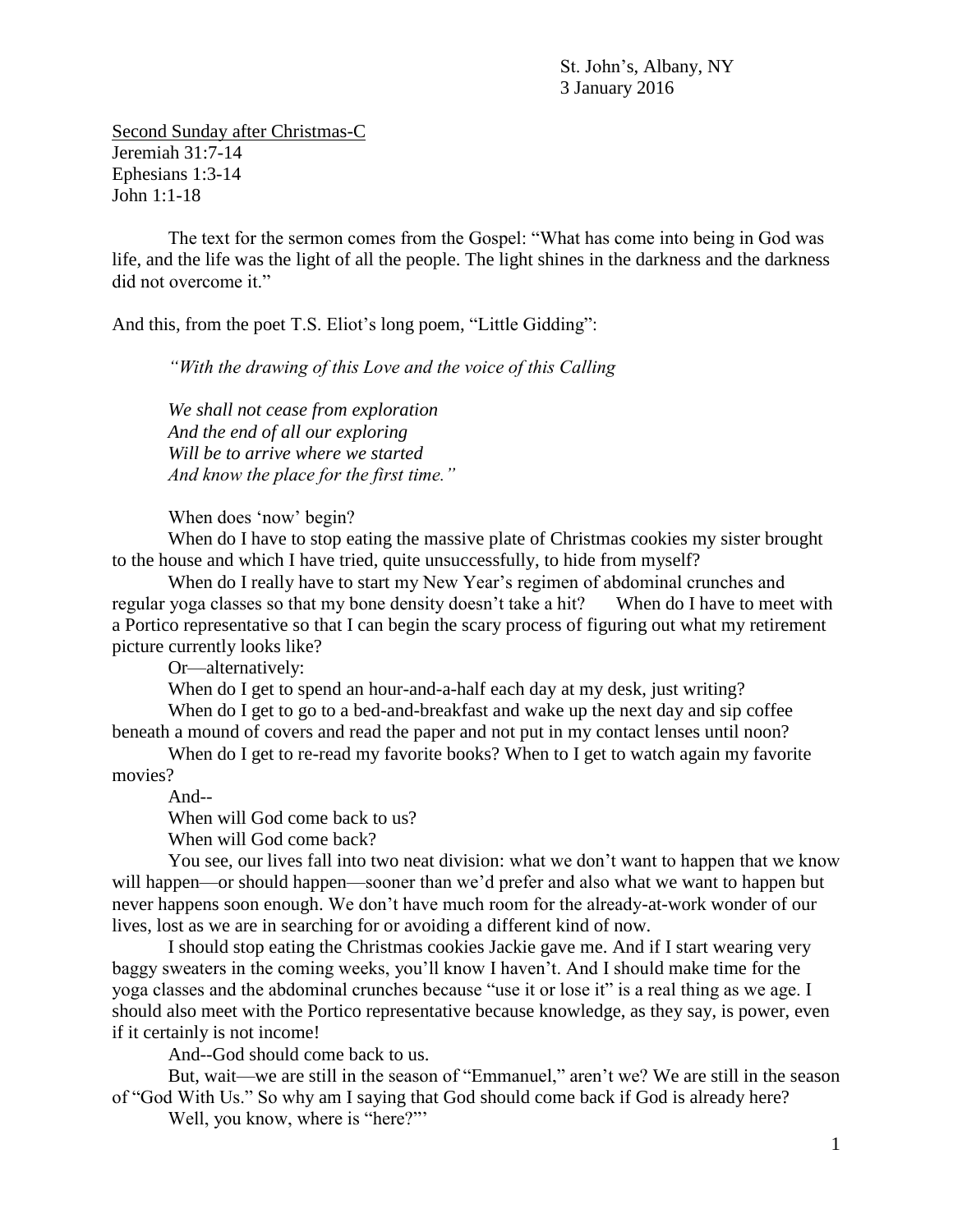And if God is here now, then when does "now" begin?

It's all well and good to say that God is *right here*, manifested in each of us. Luther said we are each "little Christs" and in that sense then God is right here this very minute everywhere you look, in each one of us.

It's all well and good to say that. And I think it helps us to love each other more if we can see each other as little Christs. But I think we also believe—hope for, long for—a God who transcends the limits of what we can see when we look at each other. I think we cast about with our hearts and our imaginations in search of the God we cannot touch--and we try to touch God, anyway.

And it's all well and good to say that God is present *now.* But I still think we cast our longings into an eternal union with God that knows no past, nor no future, but only the eternal now. Isn't that what Job wanted, for those of you who were in the Job Bible study this fall? Job wanted God face-to-face.

We search, we cast about, wondering when the eternal *now* begins and what God's full presence in our lives might be.

For the time being, we live our lives torn between the now that we wish would happen sleeping late, re-reading favorite books, time for favorite hobbies--and the now that is happening that we'd be just as pleased if it didn't—tooth decay, taxes come due, bones shrinking inside the flesh.

For the time being, we live our lives in darkness. But we must remember, we are called to remember that we live in a darkness intermittently suffused with epiphany's brilliant light.

Though it's easy to forget, we are still in the Christmas season—even if we've eaten all the cookies, stopped watering the tree and maybe even left the Christmas lights in our windows turned off because it seems the season has passed. We are still in the Christmas season, even if the stores are full of hearts and boxes of candy for Valentine's Day, farther down winter's road.

We are still in the Christmas season, but it's easy to forget where we are: still at the manger, still kneeling before the Christ child, still sore from the camel ride, following that westward-leading, still-proceeding star.

We forget that that's the *now* right now, in our rush to put order back into our lives.

And Epiphany? It's just around the corner, but it's not a commercial holiday, so we might tend to forget it. There won't be any Epiphany sales. Or parties. Or cookies. There is no Epiphany wreath, nothing cultural to remind us that "epiphany" is a Greek word that means not simply "aha!" but "out of" or "by light." Epiphany is something revealed.

"The light shines in the darkness and the darkness did not overcome it."

I'll repeat the theme again: we live our lives in darkness, but one intermittently suffused with epiphany's bright light, a light worth taking the trouble to look for. Because "now" really is sometimes, *now*. And "here" is sometimes really *here*. And most of the time, we want more of that. In our love of more, we overlook the now.

Let me be clear: I don't think it's wrong to want more, particularly when it comes to wanting the things of God. I think it's a sacred attitude to want more of God—because we cannot want more of what we don't already know about, what we don't already love. We want more of God precisely because faith has led us to recognize and worship what is divine.

And so we want more love, more God, more light, more epiphany. And that's good. But longing is also a hard state to live in. Longing for that more-ness is so painful we sometimes end up ignoring altogether the God and godliness *here now*. Longing for more of God can be so painful that it's sometimes easier to shop till we drop, frenetically organize our day planners—or other people's day planners--or watch marathon reality TV shows or political debates (seemingly the same thing these days) than it is to realize that what we want is more of is not things, is not time management is not entertainment—but love and light and God.